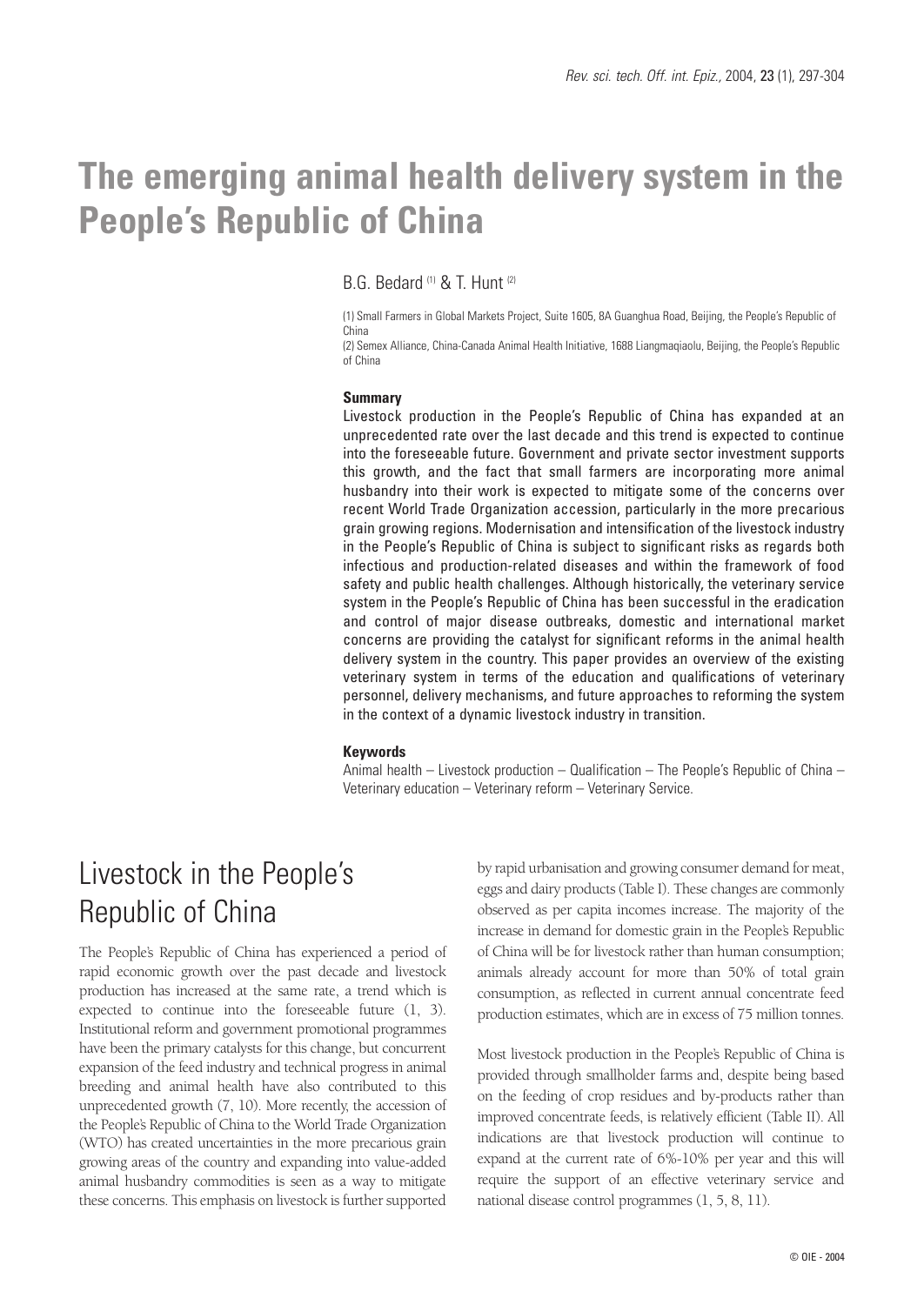| <b>Table I</b>                                                 |
|----------------------------------------------------------------|
| The top meat producing countries in the world in 2000 (million |
| tonnes)                                                        |

| <b>Country</b>                    | <b>Total meat</b> | <b>Beef</b> | <b>Pork</b> | <b>Poultry</b> | <b>Other</b>   |
|-----------------------------------|-------------------|-------------|-------------|----------------|----------------|
| The People's<br>Republic of China | 62.5              | 5.4         | 42.0        | 12.0           | 3.1            |
| The United States<br>of America   | 37.5              | 12.3        | 8.5         | 16.0           | 0.7            |
| European Union                    | 36.7              | 7.4         | 17.8        | 9.0            | 2.5            |
| Brazil                            | 14.5              | 6.5         | 1.8         | 6.0            | 0.2            |
| India                             | 4.8               | 2.9         | 0.6         | 0.6            | 0.7            |
| Mexico                            | 4.5               | 14          | 1.0         | 2.0            | 0 <sub>1</sub> |
| Russia                            | 4.3               | 2.1         | 1.3         | 0.7            | 0.2            |
| Argentina                         | 4.1               | 2.8         | 0.2         | 1.0            | 0.1            |
| Canada                            | 4.1               | 1.3         | 1.7         | 1.1            | 0.0            |
| Others                            | 61.1              | 17.9        | 16.4        | 18.6           | 8.2            |
| Total                             | 234.1             | 60.0        | 91.3        | 67.0           | 15.8           |

**Table II**

**Average number of livestock per household on a national and regional basis**

| <b>Region</b>    | Cattle | Average number of livestock per holding<br><b>Breeding sows Chickens</b> |   |    |
|------------------|--------|--------------------------------------------------------------------------|---|----|
| Northern         | 3      | 13                                                                       | 3 | 63 |
| North-western    | 3      | 3                                                                        | 2 | 17 |
| North-eastern    | 3      | 5                                                                        |   | 33 |
| Fastern          |        | 11                                                                       |   | 27 |
| Central-southern | 2      | 5                                                                        |   | 22 |
| South-western    | 2      | 5                                                                        |   | 8  |
| National         | 3      |                                                                          |   | 19 |

*Source*: National Agricultural Census Office of the People's Republic of China (1999)

The livestock sector is already very large: 50% of pork production world-wide takes place in the People's Republic of China and pork accounts for 60% of domestic meat consumption (11). The sector is still primarily based on smallscale household production units and approximately 65% of pork production is derived from households with less than five pigs each. Large-scale, intensive production units are being built in the face of increasing demand and a lack of land resources into which to expand smallholder production. Similar trends are reflected in the poultry industry, the rapidly expanding dairy industry and the cattle and small ruminants production industries (Table III). Although pork production continues to increase and is the most prominent livestock commodity produced in the People's Republic of China, the share of pork as a proportion of total production is gradually being displaced by poultry, eggs and milk. This growth will probably continue to develop into a significant environmental concern as effluent discharges from intensive production units are one of the most serious constraints to expanded production.

Equally prominent concerns are related to animal health and the diseases that place farmers and their domestic and export markets at risk (5, 7, 8).

The diverse and dispersed smallholder-based livestock production system creates unique challenges and an efficient Veterinary Service is critical to the sustainability of a viable industry. Recent accession to the WTO combined with food safety and public health concerns have raised consumer awareness and further exacerbated the risks to the domestic and international markets for livestock producers in the People's Republic of China (9). An efficient, reliable veterinary service and a transparent animal health information and reporting system are vital if the industry is to continue growing at its current pace.

### Animal health service systems

The food animal veterinary services in the People's Republic of China are primarily delivered through government organisations as a public good. Private veterinarians are becoming more prominent in close association with larger production farms in the poultry and swine sectors and agribusinesses (feed mills, processors, etc.), either as employees or service providers to farmers that deliver to supply chain managers. Dog and cat ownership is severely controlled in the People's Republic of China through strict licensing requirements, but commercialised pet animal veterinary clinics are becoming more common in urban areas. These clinics are usually affiliated with veterinary faculties or animal husbandry bureaus, but to meet the demand, foreign-trained veterinarians are seizing the opportunity and they too are establishing veterinary clinics in large centres to provide services to companion animal owners.

The People's Republic of China is now a member of the WTO and the next step in the normalisation of trade is to resolve the issues surrounding its participation in the OIE (World organisation for animal health). The People's Republic of China is striving to meet the criteria for an internationally recognised Veterinary Service, many of which involve changes to the structure and function of the profession. The Animal Husbandry and Veterinary Department of the Ministry of Agriculture (MOA) has identified as a priority the reform of the veterinary profession and the delivery of veterinary services throughout the country to achieve consistency with international standards for animal health status. A number of international donors, including Canada (Canadian International Development Agency) and Germany (*Deutsche Gesellschaft für Technische Zusammenarbeit*) are supporting this effort.

The present Veterinary Service structure is characterised by a high degree of discipline and motivation on the part of the staff,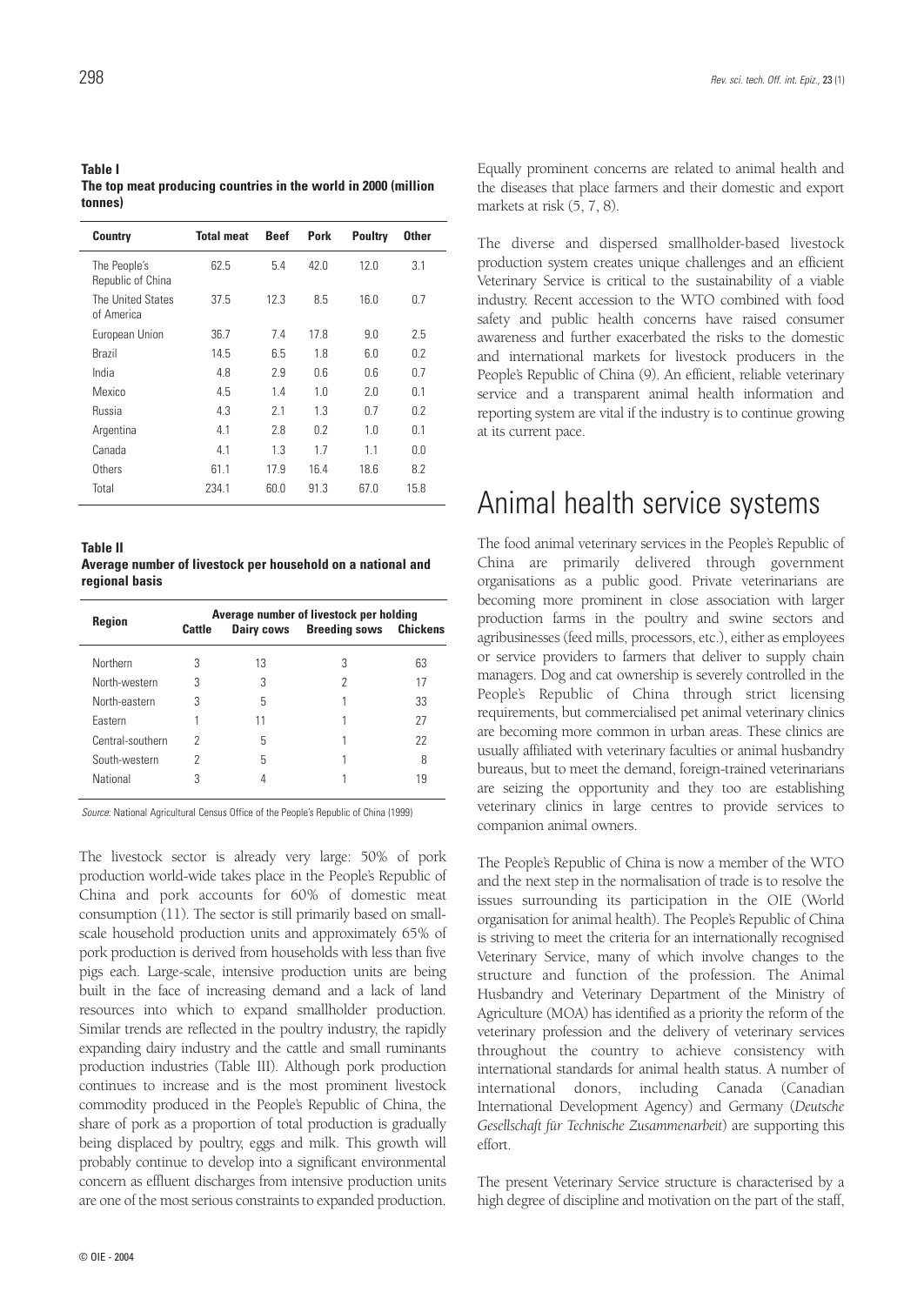| Year                   | <b>Meat total</b> | <b>Pork</b> | <b>Beef</b> | Mutton | <b>Poultry</b> | Other meat | <b>Eggs</b> | <b>Milk</b> |
|------------------------|-------------------|-------------|-------------|--------|----------------|------------|-------------|-------------|
| 1980                   | 13.08             | 11.34       | 0.27        | 0.44   | 1.00           | 0.03       | 2.57        | 1.37        |
| 1985                   | 19.27             | 16.55       | 0.47        | 0.59   | 1.60           | 0.06       | 5.35        | 2.89        |
| 1990                   | 28.57             | 22.81       | 1.26        | 1.07   | 3.23           | 0.10       | 7.95        | 4.75        |
| 1995                   | 52.60             | 36.48       | 4.15        | 2.02   | 9.35           | 0.27       | 16.77       | 6.73        |
| 1999                   | 59.49             | 40.06       | 5.05        | 2.51   | 11.15          | 0.72       | 21.34       | 7.18        |
| 2000                   | 61.25             | 40.31       | 5.33        | 2.74   | 12.04          | 0.83       | 22.43       | 9.19        |
| 2001                   | 63.34             | 41.84       | 5.49        | 2.93   | 12.10          | 0.98       | 23.37       | 11.23       |
| Increase in production |                   |             |             |        |                |            |             |             |
| 1980-1990              | 218%              | 201%        | 468%        | 241%   | 323%           | 333%       | 309%        | 347%        |
| 1991-1999              | 208%              | 176%        | 401%        | 235%   | 345%           | 720%       | 268%        | 151%        |

**Table III Trends in livestock production in the People's Republic of China (million tonnes)**

especially when confronted with potentially disastrous animal health problems. This has enabled the Service to achieve some notable successes in infectious disease control in spite of limited resources. These include the eradication of rinderpest in 1955 and contagious bovine pleuropneumonia in 1970 (13). The Veterinary Service has also been successful in reducing the prevalence of a range of other diseases, including foot and mouth disease, in the face of sporadic outbreaks. However, the MOA was recently cited as reporting that given the vast size of the country and its still-developing disease reporting systems, the People's Republic of China is vulnerable to specific diseases such as highly pathogenic avian influenza. In addition, the public has limited knowledge about these diseases and the ways of preventing them (17). Veterinary services in the People's Republic of China are essentially provided as a public good, although the approach and delivery system is being reformed as the livestock industry becomes more progressive and seeks efficient mechanisms to reduce the risk associated with production-related diseases.

Responsibility for the delivery of animal health services and disease control is essentially divided between the MOA, responsible for domestic veterinary issues, and the Administration for Quality Supervision Inspection and Quarantine (AQSIQ), a division of which oversees animal health services related to quarantine and imports and exports of livestock and animal products. There is also some overlap of domestic responsibility in that inter-provincial meat inspection is carried out by the AQSIQ, with this Service also providing support in inter-provincial trade and domestic food safety issues (13, 14, 15). The newly established State Food and Drug Administration (SFDA) is also involved in the Veterinary Service system, because it too deals with issues related to animal health and meat inspection and is responsible for harmonising drug use, residue detection and food safety with international standards. The SFDA has a hierarchical organisation with representation, technical staff and laboratories at national and provincial levels.

The delivery of veterinary services under the MOA is managed by the Animal Husbandry and Veterinary Department through operational institutions such as the National Animal Husbandry and Veterinary Service (NAHVS). The NAHVS operates programmes through a network of 'centres' and 'stations' at national, provincial, municipal, county and township levels (12). These animal husbandry stations are given technical guidance and direction through the institutional system, but are administered and receive their operational budgets through the local government. Exceptions to this approach occur when specific programmes such as vaccination campaigns are funded and directed by provincial or regional governments. In such cases, the vaccines are generally provided free of charge as a public good, but the administration of the vaccine may require a nominal fee-for-service paid by the farmers to the field staff to cover expenses. In the more marketorientated or fully commercial livestock operations, remuneration for extension staff, including animal health workers, may include bonuses, linked to production goals or annual output, from contracted village-based producers (4).

On-farm delivery of animal health services is traditionally provided by the township animal husbandry station technical staff, who often lack formal training but who have combined responsibility for disease prevention, inspection, quarantine, regulatory veterinary medicine, treatment, and livestock improvement programmes. These workers are assisted in their work by the more qualified technical staff at county or provincial level when necessary (1).

Although determining the total number of animal health workers in the People's Republic of China is difficult, they constitute a significant proportion of the estimated more than one million extension workers based in counties and townships throughout the country. An estimate based on the distribution of a full complement of grassroots staff in the county and township stations would place approximately 250,000 animal health workers at this level. Village animal health services may also include practitioners of traditional Chinese veterinary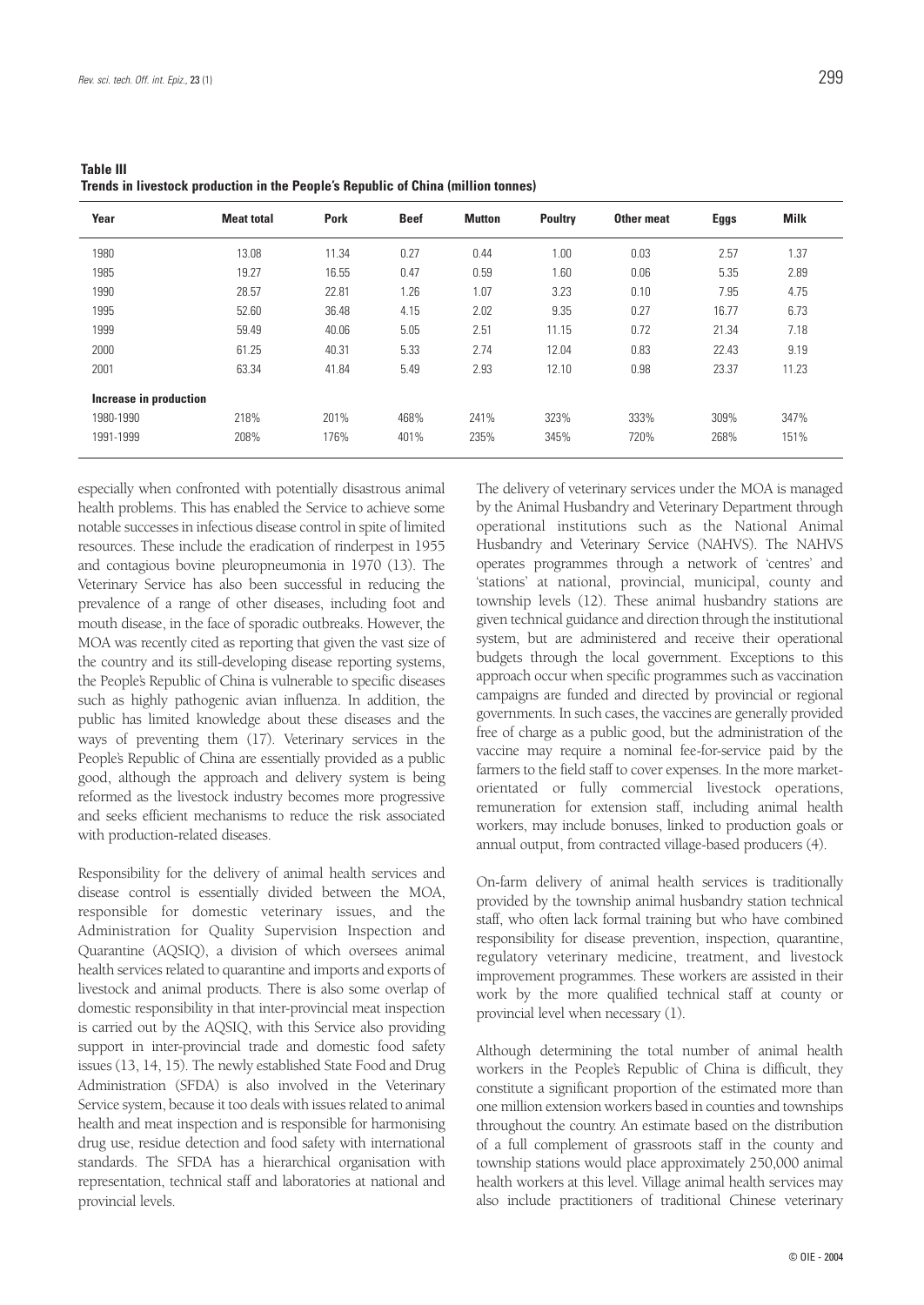medicine who can trace their origins through ancient Chinese history. Indeed, ethnoveterinary medicine may still be the first recourse for many small farmers in more remote areas where government technical staff are not readily available (6).

Veterinarians in the People's Republic of China fulfil a variety of functions in their capacity as government regulatory veterinarians or in the service of a rapidly emerging commercial agribusiness sector. In some cases these functions may overlap, particularly at the county or township level: government staff may perform a regulatory function and may also provide services to producers for a fee. Regulatory or government animal health staff are usually employed from the county level through to the national level and those at the provincial level and above are qualified with a recognised veterinary degree. Animal health workers at the township level, on the other hand, depend on intermittent vaccination campaigns and other sources of income, including the sale of feed, drugs and antibiotics to farmers.

Service fees for animal health workers tend to be highly variable depending on the geographical location, the technical or professional qualification of the service provider and the scale of the production unit, which can range from backyard farmers and smallholders to larger intensive industrialised operations. Anecdotal evidence indicates that respected veterinary professors may receive up to RMB500 (US\$60) per day for consulting services on larger farms and up to RMB100 (US\$12) per hour to provide technical training. For the smaller production units, the routine multiple vaccination programmes for swine, for example, is usually covered by an annual fee (i.e. RMB4.5 [US\$0.54] per year per pig in Hebei). In some areas where animal health services are provided by private veterinarians, the annual cost may reach RMB30 (US\$3.60) per pig and in the more prosperous areas, up to 50% of the animal health services to smallholder producers may be provided by these privatised animal health workers (2). In Shaanxi Province, for example, farmers have been reported to pay animal health technicians a service fee of RMB5.0 (US\$0.60) per head to administer vaccines to dairy cows and RMB3.0 (US\$0.36) for beef cattle (T. Hunt, personal communication).

Private veterinarians are becoming more prominent and usually work at the farm, village and township level. Some work for State farms and industrial farms or are employed by commercial operations (feed mills, poultry producers, dairy processors, etc.). The emergence of private veterinarians is usually associated with regions and sectors of the livestock industry that are market-driven and can profitably justify the value-added investment in the prevention of production related diseases, whereas, reportable or infectious diseases tend to be the preoccupation of the traditional government regulatory Veterinary Service. Some private animal health workers have veterinary degrees, but many do not have any formal veterinary education.

Recently, provincial jurisdictions have established certification and registration systems for veterinary professionals. Veterinarians receive training and then sit an examination prior to certification that is similar to that taken by artificial insemination technicians, meat inspectors and feed laboratory technicians. Some provinces provide clinical or diagnostic certification and registration that allows veterinarians to operate a clinic in accordance with national regulations. On a similar

note, the recently enacted Animal Epidemic Prevention Law provides for clinical certification but is subject to provincial

interpretation and its enforcement and associated regulations are currently being developed. The animal health service system in the People's Republic of China is supported by more than twenty national level animal disease research institutes, many under the authority of the MOA. There are six national level veterinary reference laboratories located throughout the country, including a high security (level P3) infectious disease centre located in Shandong Province. This centre also provides resources and technical support for the national veterinary epidemiology and animal disease information system. A number of university and larger provincial laboratories are also recognised as providing reliable diagnostic reference services. Field veterinarians are supported with diagnostic services through a network of provincial level laboratories that usually provide a reasonable level of service and other, less reliable, poorly equipped laboratories at the municipal and county level. There are some minor regional differences in approaches to the delivery of veterinary services but taken together, they represent a full spectrum from grassroots animal health workers and technicians in the remote western regions to a more progressive and sophisticated delivery system in the developed, central and eastern regions of the country and in proximity to urban centres.

### Veterinary education

The internationally accepted definition of a veterinarian is a person trained and authorised to practice veterinary medicine and surgery in a profession deemed to be a calling or vocation and requiring specialised knowledge, methods and skills as well as preparation in an institute of higher learning. The profession maintains and polices a code of ethics and manages a professional organisation; a large majority of the profession are members of this organisation and they are committed to continuing study and placing service above personal gain (1).

Several different levels are recognised for veterinarians and veterinary technicians in the People's Republic of China, as follows:

- *–* researcher/professor
- *–* senior veterinary specialist
- *–* veterinary specialist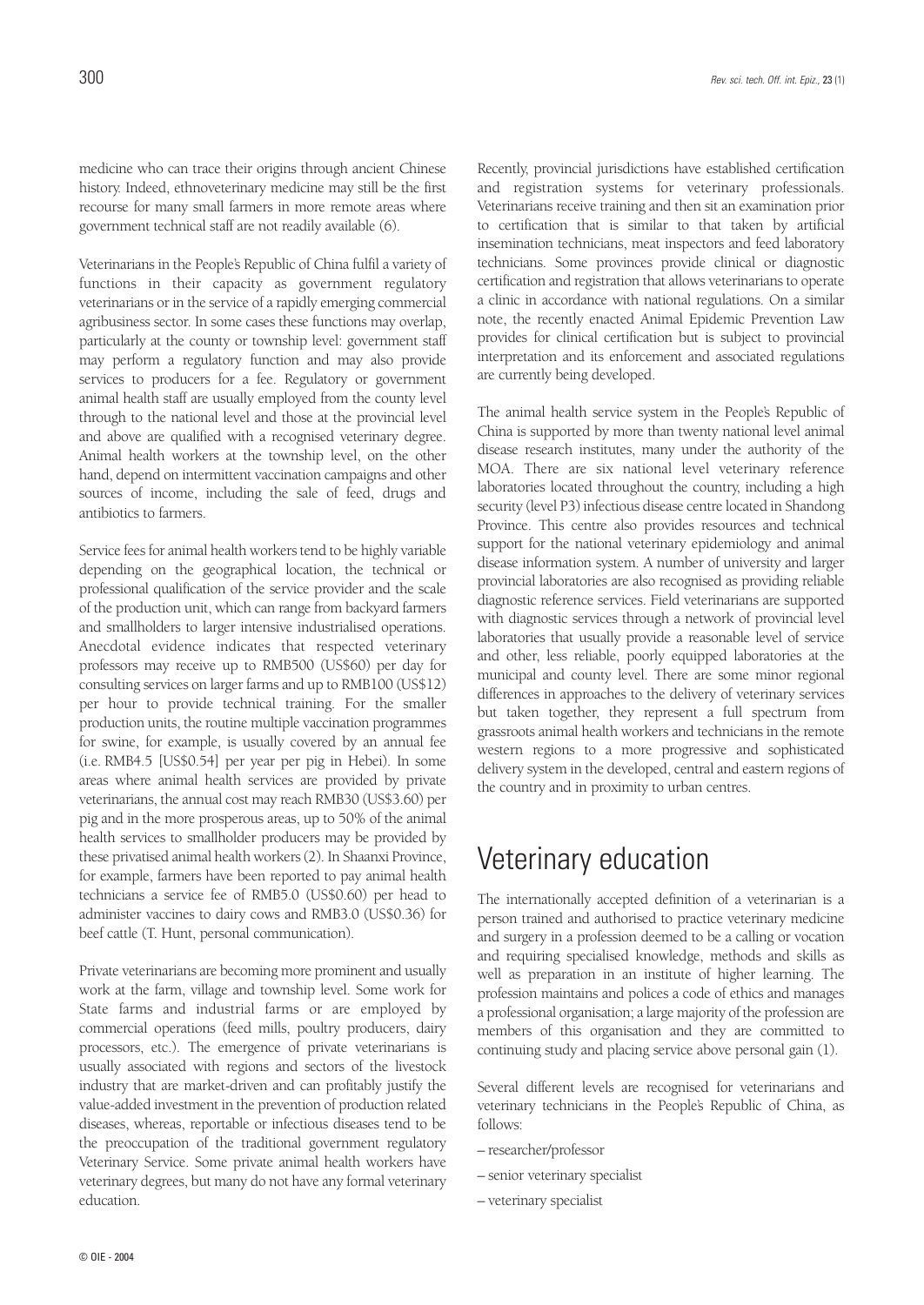*–* assistant/junior veterinary specialist

*–* technician.

Educational requirements for animal health workers vary throughout the People's Republic of China but essentially consist of alternative courses of formal and non-formal preparation to achieve the required level of qualification; this is typical of the approach to professional development in the agricultural sector. Designations and qualifications have evolved to fit historical needs in the People's Republic of China and the limited formal and scientific background of the veterinary and extension staff of the country may not be adequate for addressing the emerging need for the rapid technological advances and innovations that are required to mitigate the risks to the livestock industry, public health and food safety.

Individuals may qualify as veterinarians through formal university education consisting of a four-year degree programme. The curriculum for the first two years primarily focuses on animal husbandry, followed by two years of more specialised animal health topics. Upon graduation, the individual may then obtain further qualifications, subject to provincial variation and interpretation, as follows:

*a)* assistant or junior veterinary specialist after one year of experience

*b)* veterinary specialist after four to five years of experience; this qualification is based on computer skills, English language skills, completion of an official examination and publication of papers and research

*c)* senior veterinary specialist following five additional years of experience; this qualification requires improved computer and English language skills, completion of an official examination and publication of at least two more papers

*d)* veterinary professor following five additional years of experience.

Another avenue for qualification as a veterinarian is through designated technical agro-vocational high schools and colleges. Technical school graduates complete a two or three year course of study in animal husbandry with specialisation in animal health. Upon completion, graduates are able to qualify as veterinary specialists through a series of steps, as follows:

*a)* veterinary technician after one year of experience

*b)* veterinary assistant or junior specialist after five years of experience with the possibility of operating a clinic on a fee-forservice basis. This level is essentially the same as that of a veterinary degree graduate

*c)* veterinary specialist after an additional five years of experience

*d)* senior veterinary specialist; this level of qualification is very difficult for technical school graduates to achieve.

Individuals may also qualify as veterinary technicians through work experience and with little or no formal specialised veterinary education (Animal Husbandry and Veterinary Services Department, MOA, personal communication).

## Reform of veterinary services and development of the livestock industry

Although the World Veterinary Association recommends a minimum of a full four-year veterinary curriculum, many of the on-farm animal health workers in the People's Republic of China do not meet this criterion and diagnostic capability and service delivery is too limited to meet the burgeoning demands of the industry. The veterinary profession in the People's Republic of China lacks a recognised structured association with sufficient autonomy to provide licenses, inspection and guidelines for continuing education and to help address the following issues:

– diagnostic laboratories in the People's Republic of China, out of necessity, are preoccupied with infectious diseases, whereas an industry-orientated service might provide expanded services to address production-related disease constraints

– disease surveillance is a critical concern for the Government of the People's Republic of China and considerable effort and public investment is being directed to the development of a reliable, internationally recognised disease information system based on sound epidemiological principles

– veterinary drug outlets are licensed by government veterinary stations but veterinary training is not required to market drugs. Inappropriate use of antibiotics and other drugs has become a growing concern in the context of food safety and public health risks. Vaccines for the control of contagious diseases are controlled and distributed by veterinary stations; routine vaccination and periodic campaigns are administered by the stations and private veterinarians under contract.

## The future of veterinary services in the People's Republic of China

The MOA, in recognition of the constraints facing the effective delivery of veterinary services, is undertaking drastic reforms to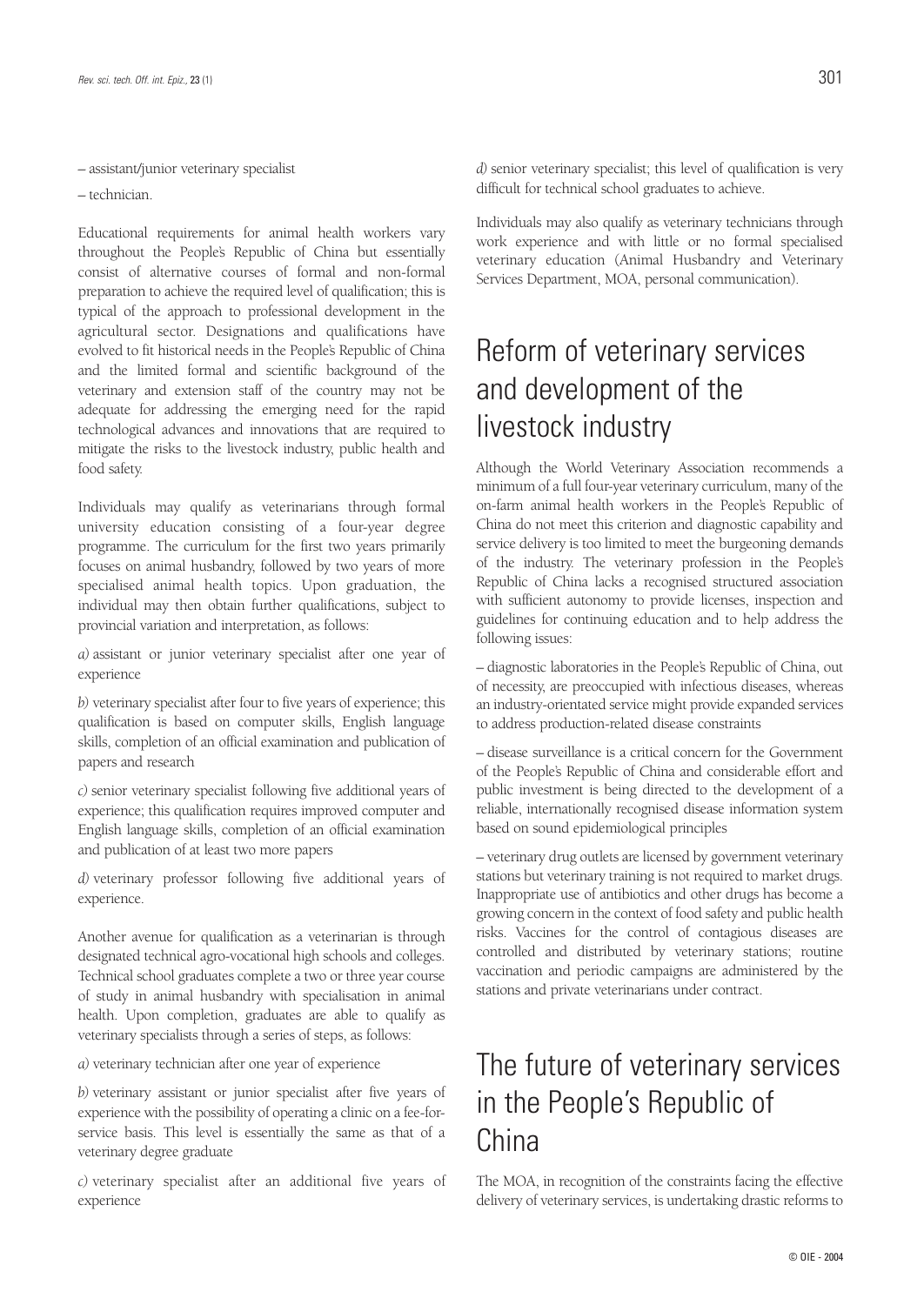resolve the situation and ensure that these services are provided by well-qualified veterinary staff. More specifically, the MOA is:

*a)* in the process of establishing a Veterinary Bureau and appointing a Chief Veterinary Officer (16)

*b)* framing a reform plan for the management of the veterinary sector to increase funds to fight animal diseases and revise the provisions for the control of animal disease outbreaks

*c)* developing legislation and policies to provide a framework for the regulation of private practitioners

*d)* developing certification procedures and regulations for specific veterinary disciplines and areas of specialisation

*e)* establishing a system for the certification of qualified private veterinarians that includes training and improving the skills of these practitioners. This approach is being implemented in more than forty testing centres throughout the country, many of which are affiliated with recognised universities.

The People's Republic of China has also invested heavily in the implementation of a number of regional programmes to establish disease-free zones based on specific livestock commodity densities and geographical criteria (8). Ultimately, these zones are expected to produce livestock and animal products that meet the animal health status requirements for trading partners and the international marketplace.

The next decade will give rise to major changes in the quality of training of veterinarians and the delivery of veterinary services in the People's Republic of China. The country has made an effort to carefully study veterinary service systems throughout the world and is in the process of adapting and adopting the most appropriate elements to enhance its own services and disease control programmes. The expected transition from smallholder production to larger, more intensified livestock agribusinesses over the next two decades combined with rural urbanisation will increase the demand for more qualified animal health professionals and provide a further catalyst for the proposed reforms in the veterinary profession.

■

### **Émergence d'un système de prestation de services de santé animale en République populaire de Chine**

B.G. Bedard & T. Hunt

#### **Résumé**

La production animale en République populaire de Chine s'est développée à un rythme sans précédent depuis la dernière décennie, et cet essor devrait se poursuivre dans un avenir prévisible. Les investissements des secteurs public et privé appuient cette croissance ainsi que la transition des petits fermiers vers un système d'élevage plus structuré. On peut espérer que cela répondra aux préoccupations nées de l'adhésion récente à l'Organisation mondiale du commerce, particulièrement dans les régions productrices de céréales les plus défavorisées. La modernisation et l'intensification de l'industrie animale en République populaire de Chine entraînent des risques importants de maladies infectieuses et de maladies liées aux méthodes de production, et ceci dans le contexte des défis que posent la sécurité sanitaire des aliments et la santé publique. Bien qu'historiquement le système des services vétérinaires se soit avéré efficace en République populaire de Chine pour éradiquer et contrôler les foyers de maladies les plus graves, les préoccupations des marchés nationaux et internationaux servent de catalyseur aux réformes importantes du système national de prestation de services. Cet article présente un aperçu du système vétérinaire existant en ce qui a trait à la formation et aux titres de qualification du personnel et aux mécanismes de prestation de services, ainsi que les approches futures en vue de réformer le système dans le contexte d'une industrie animale dynamique en transition.

#### **Mots-clés**

Éducation vétérinaire – Production animale – Qualification – Réforme vétérinaire – République populaire de Chine – Santé animale – Service vétérinaire.

■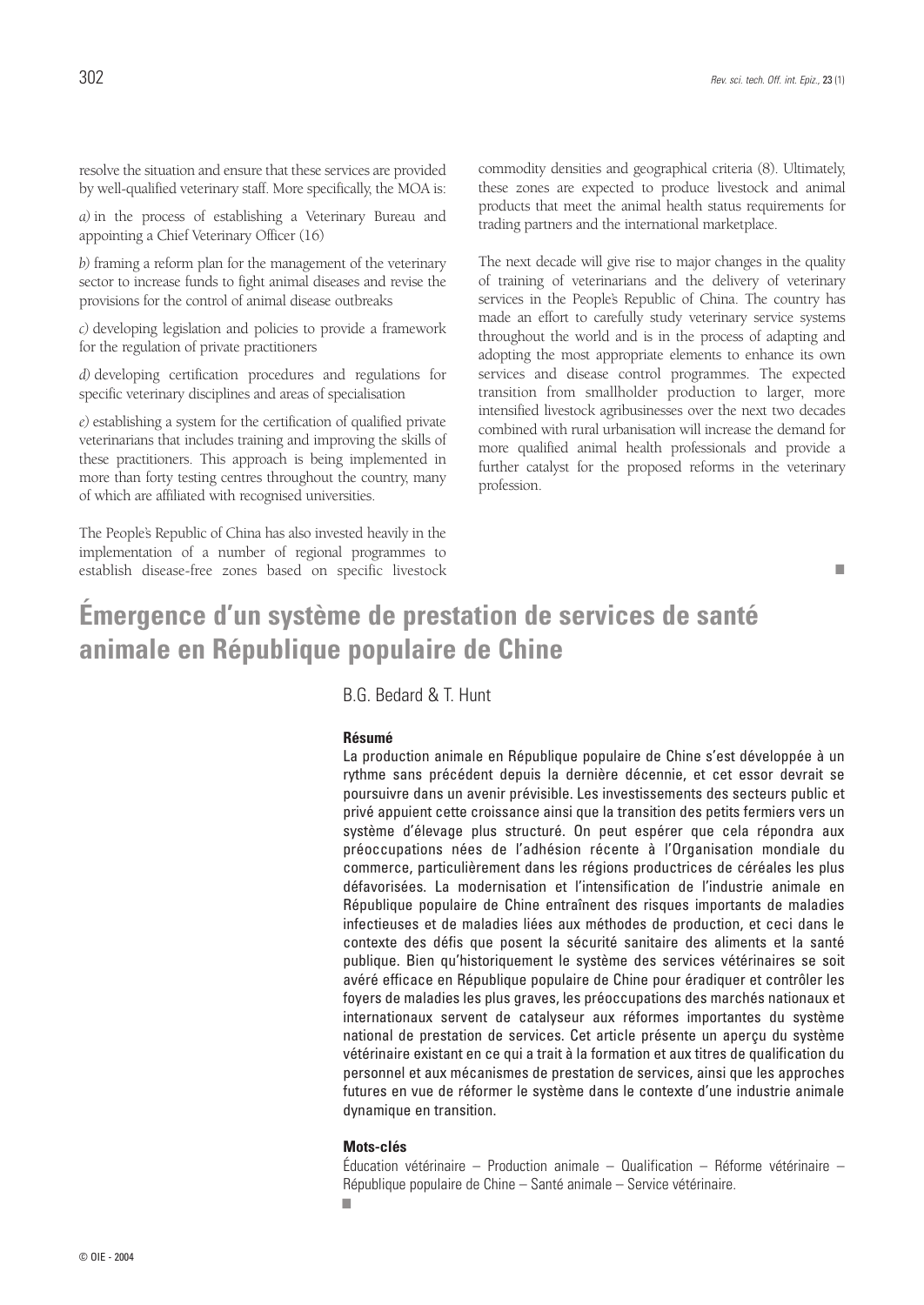### **El naciente sistema de prestación de servicios de sanidad animal de la República Popular de China**

B.G. Bedard & T. Hunt

#### **Resumen**

En la República Popular de China, la producción ganadera creció a un ritmo sin precedentes en el curso de la última década, tendencia que, hasta donde cabe prever, se mantendrá en el futuro. Las inversiones del sector público y el privado apoyan este crecimiento, y se piensa que la transición que llevará a explotaciones minifundistas a asumir un mayor volumen de producción animal servirá para atenuar algunas de las inquietudes que suscita la reciente entrada de China en la Organización Mundial del Comercio, sobre todo en las regiones de cultivo cerealero, que son especialmente frágiles. Sobre el proceso de modernización e intensificación de la industria pecuaria china planean considerables riesgos de salud pública y salubridad de los alimentos, derivados de enfermedades tanto infecciosas como relacionadas con la producción. Aunque históricamente el sistema de servicios veterinarios chino ha logrado erradicar y controlar importantes brotes de enfermedad, las preocupaciones del mercado nacional e internacional están sirviendo para catalizar importantes reformas del sistema de prestación de servicios zoosanitarios del país. Los autores describen a grandes rasgos el sistema veterinario vigente por lo que respecta a la enseñanza, la titulación, los mecanismos de prestación de servicios y los planes de reforma en el contexto de un sector agropecuario dinámico y en plena transición.

#### **Palabras clave**

Enseñanza veterinaria – Producción ganadera – Reforma veterinaria – República Popular de China – Sanidad animal – Servicio veterinario – Titulación. ■

### References

- 1. Anon. (2001). Report on technical assistance program for reform of veterinary services in China. China-Canada Animal Health Initiative. Canadian International Development Agency, Gatineau.
- 2. Anon. (2001). Report on smallholder income generation models for swine and poultry. Feed Industry Development Project. Canadian International Development Agency, Gatineau.
- 3. Anon. (2002). China agricultural yearbook. China Agricultural Press, Beijing.
- 4. Bedard B.G. (1996). Animal health services at the regional and national level. International development workshop. *In* Proc. of the 48th Annual Convention of the Canadian Veterinary Medical Association (CVMA), 3-6 July, Charlottetown, Prince Edward Island. CVMA, Ottawa.
- 5. Bedard B.G. (2001). Livestock production: economic opportunity or environmental threat. *In* Proc. Sustainable

Agriculture Working Group of China Council for International Cooperation on Environment and Development, 5-6 April, Nanjing. China Academy of Sciences, Beijing.

- 6. Bedard B.G. & Hu S. (2004). Agricultural extension in China. Internal report for the Canadian International Development Agency.
- 7. Delgado C., Rosegrant M., Steinfeld H., Ehui S. & Courbois C. (1999). – Livestock to 2020: the next food revolution. Food, Agriculture and the Environment Discussion Paper No. 28. International Food Policy Research Institute, Washington, DC.
- 8. Huang J. (2001). World Trade Organization (WTO), technology and China's agriculture. *In* Proc. Sustainable Agriculture Working Group of China Council for International Cooperation on Environment and Development, 5-6 April, Nanjing. China Academy of Sciences, Beijing.